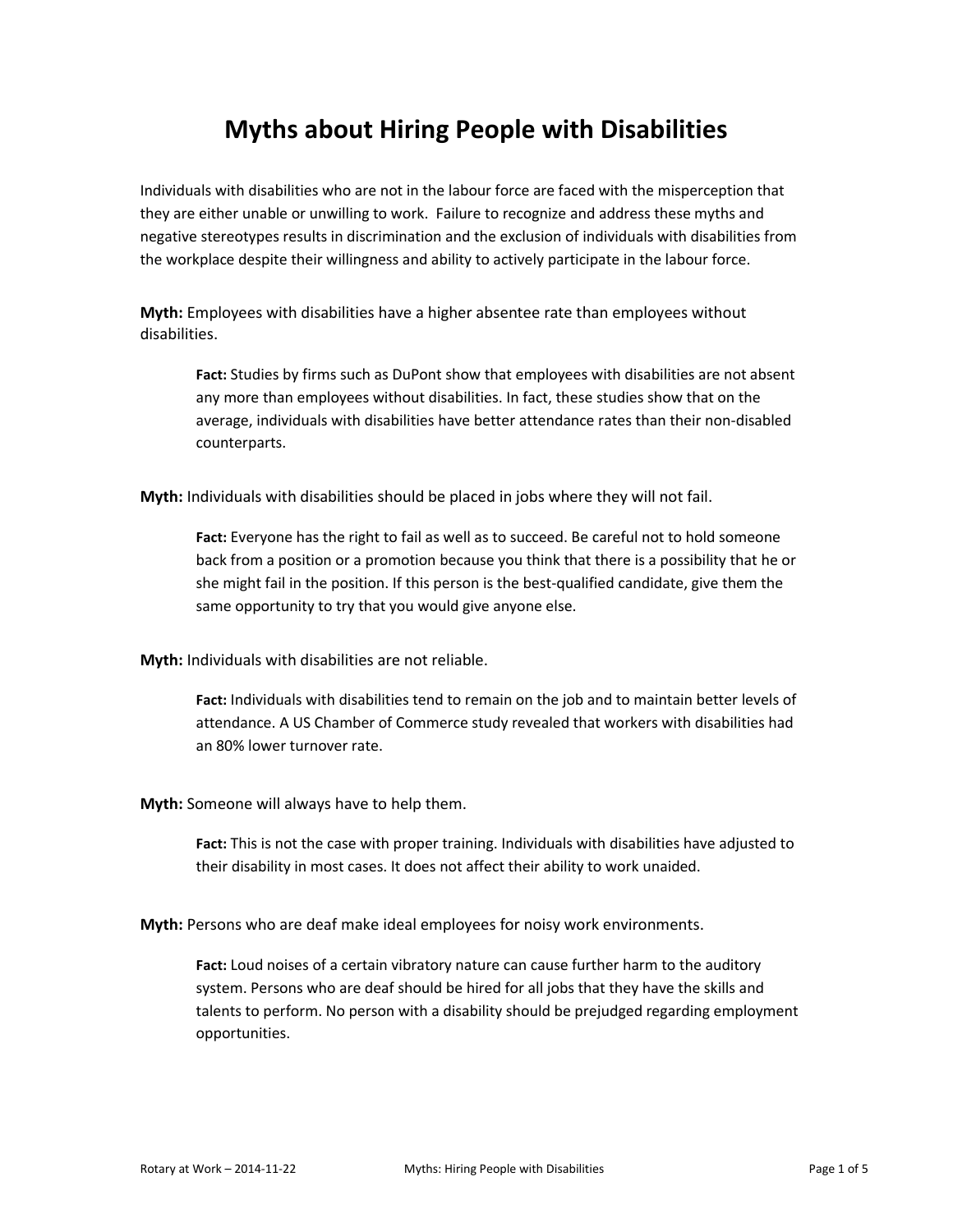**Myth:** Considerable expense is necessary to accommodate workers with disabilities.

**Fact:** In reality and with proper planning and knowledge, most job accommodations are simple and inexpensive. According to the Job Accommodation Network Canada, 80% of accommodations cost less than \$500. In addition, the 1991 Health and Activity Limitations Survey (HALS) found that fewer than 30,000, or 4% of the 890,000 working Canadians with disabilities required accessible washrooms, ramps or other building modifications. There are government programs which can defer some or all of the cost of the accommodation.

Most frequently reported accommodations were changes in job duties and modified hours of work. Accommodations mostly have more to do with creativity, flexibility and sound management practices than expensive structural modifications or specialized technology.

Accommodations like ramps, automatic door openers, widened doorways, and wheelchair accessible washrooms make the employers workplace more accessible to other potential employees with disabilities. Clients and customers like parents with baby strollers and people making deliveries also enjoy the comforts of a less cumbersome environment. It is therefore misleading to consider the cost of these changes as the cost of accommodating just one employee.

Individuals with disabilities who are not in the labour force are faced with the misperception that they are either unable or unwilling to work. Failure to recognize and address these myths and negative stereotypes results in discrimination and the exclusion of individuals with disabilities from the workplace despite their willingness and ability to actively participate in the labour force.

**Myth:** I can't fire or discipline an employee with a disability.

**Fact:** While there are laws in place, such as the Human Rights Act and the Charter of Rights and Freedoms that serve to protect the rights of individuals with disabilities by providing equal access in the areas of employment, transportation, public accommodations, public services, and telecommunications, there are no special procedures for firing or disciplining employees with disabilities.

Establish clear performance expectations from the start. If a performance problem does occur, follow your company's usual guidelines: discuss the problem with the worker, look for solutions, document the situation and, if necessary, terminate the employment agreement.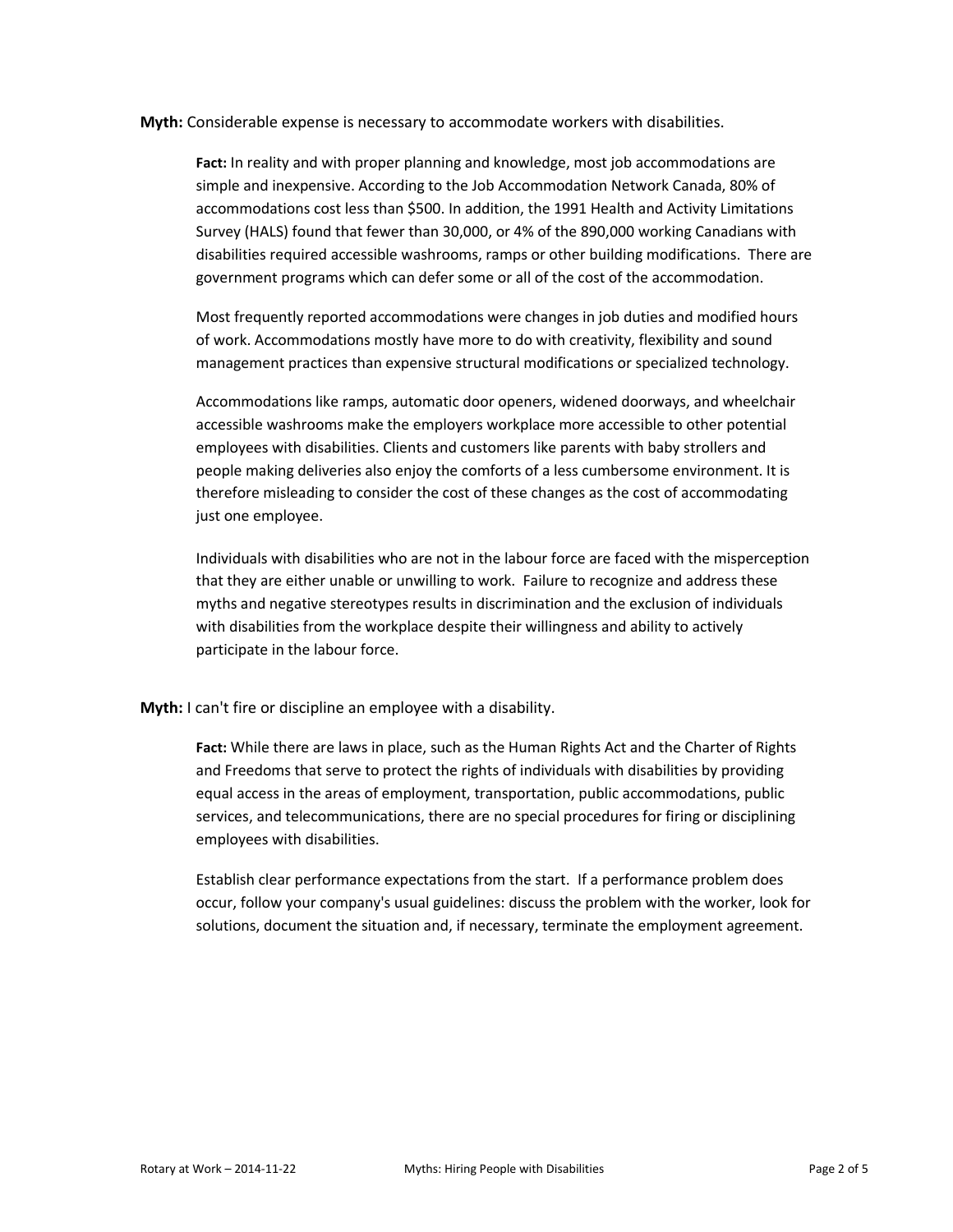**Myth:** An employer's worker's compensation rates rise when they hire individuals with disabilities.

**Fact:** Insurance rates are based solely on the relative hazards of the operation and the organization's accident experience, not on whether workers have disabilities. A study conducted by the U.S. Chamber of Commerce and the National Association of Manufacturers showed that 90% of the 279 companies surveyed reported no effect on insurance costs as a result of hiring workers with disabilities.

**Myth:** Individuals with disabilities are more likely to have accidents.

**Fact:** Two studies, one conducted by the Bureau of Labor Statistics during the 1940's and a current study recently completed by the DuPont Company support the findings that workers with disabilities performed significantly higher than their counterparts without disabilities in the area of safety. These studies included people in professional, technical, managerial, operational, labor, clerical, and service areas. It evaluated individuals with orthopedic, vision, heart, health, and hearing disabilities. Conclusion: Workers with disabilities are often more aware, not less, of safety issues in the workplace.

**Myth:** Workers with a disability are a bad influence on other workers.

**Fact:** More often than not, the worker with a disability brings additional diversity into the workplace. For example: Someone who uses a wheelchair may point out ways to make physical access better for all by uncluttering walkways and offices. Someone who has a learning disability may develop a filing system based on colors in addition to words that increases efficiency and ease of use.

**Myth:** Individuals with disabilities are not able to contribute to society.

**Fact:** More than anything, individuals with disabilities are restricted not by their abilities, but by society. As an employer, do not let a person's disability get in the way of an opportunity for him or her to demonstrate talents. Misconceptions that insurance costs/ rates will go up, and that they have a high rate of absenteeism and low productivity levels should be overcome and an equal opportunity afforded to individuals with disabilities.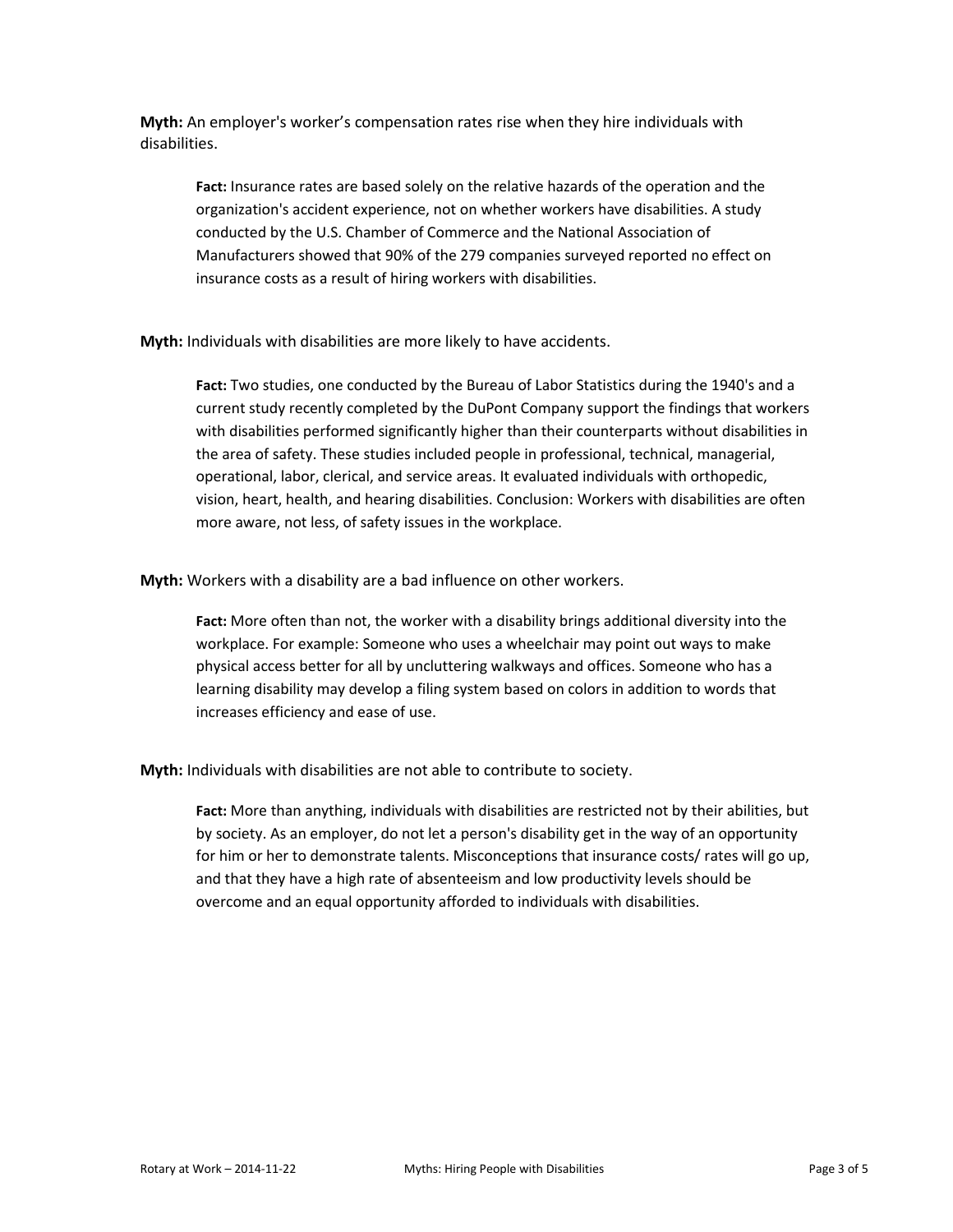**Myth:** Individuals with disabilities are more sensitive than other people, more courageous, kinder, more creative, more admirable or more conscientious.

**Fact:** Individuals with disabilities do not possess any special characteristics — they are just like other person you employ.

Individuals with disabilities who are not in the labour force are faced with the misperception that they are either unable or unwilling to work. Failure to recognize and address these myths and negative stereotypes results in discrimination and the exclusion of individuals with disabilities from the workplace despite their willingness and ability to actively participate in the labour force.

**Myth:** It's almost impossible to interview individuals with disabilities because it's so easy to break human rights laws.

**Fact:** Interviewing is easy. They key is to focus on abilities rather than disabilities. Ask the same job-related questions that you ask other applicants. And once you've hired someone with a disability, there's a good chance they'll stay. Pizza Hut Corporation finds that workers with disabilities are five times more likely to stay than people without disabilities.

**Myth:** Individuals with disabilities don't have the education I need.

**Fact:** Over half of individuals with disabilities have high school diplomas and over a third have post-secondary diplomas. Human Resources and Skills Development Canada reports that, overall, combining university, college and trades, Canadian adults with disabilities are about two thirds as likely to have a post-secondary education as adults without disabilities.

**Myth:** It doesn't matter to my customers if I address the disability issue or not.

**Fact:** Canadians with disabilities have access to a combined annual disposable income of \$25 billion annually, making this a spending group with significant clout.

**Myth:** Individuals with disabilities are more prone to additional injuries.

**Fact:** Workers with disabilities have average or better safety records on and off the job. The US Department of Labor, through four national studies, has found that individuals with disabilities experience fewer disabling injuries than the average employee exposed to the same hazards.